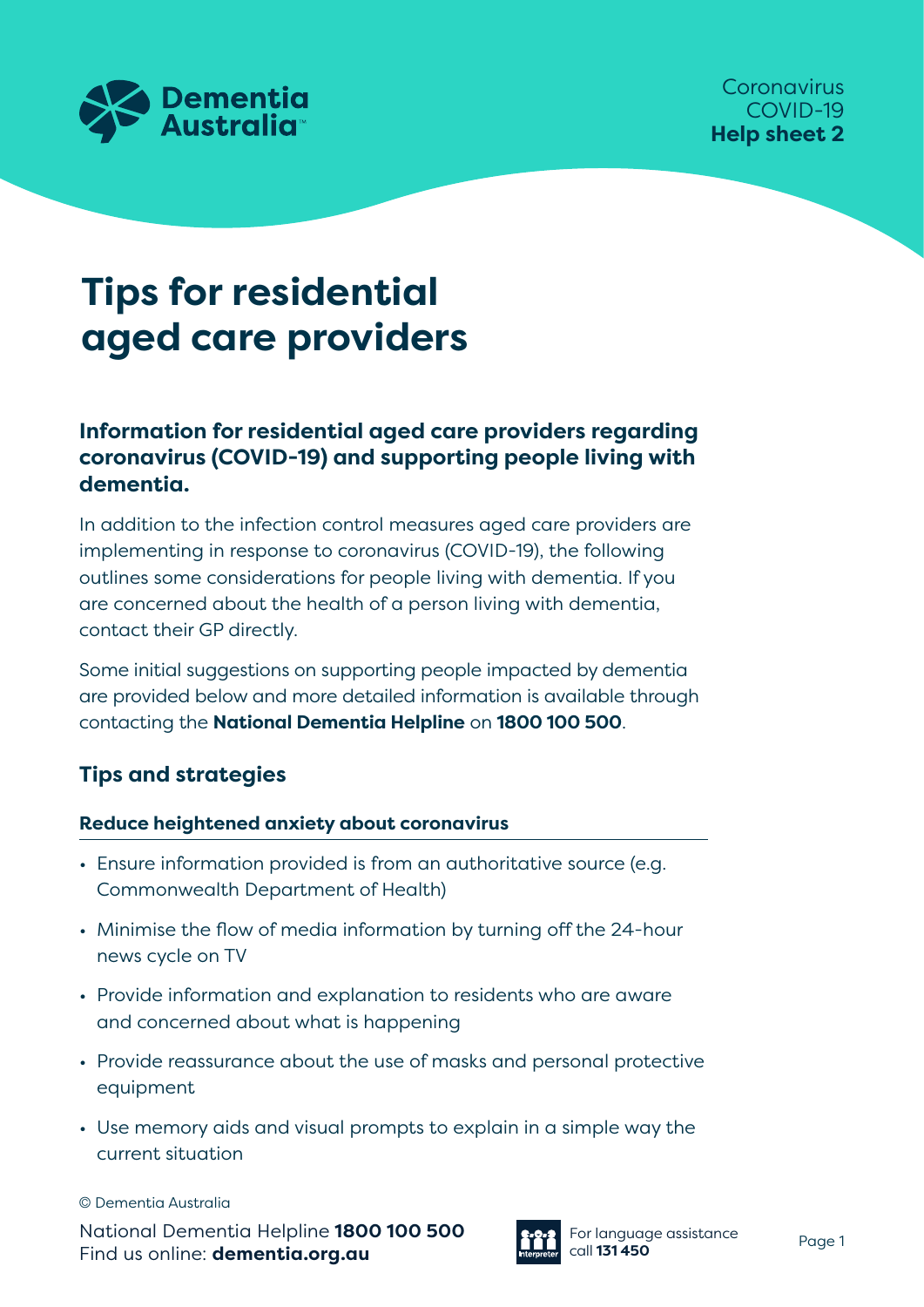- Make sure regular time is spent with residents to ask how they are going and if they have any questions
- Take the time to listen to the person and their concerns
- Validate how the person is feeling
- Provide reassurance
- Minimise staff discussion, speculation or opinions on the impact of COVID-19 in front of residents
- Avoid the use of negative language such as 'lockdown', 'pandemic' or 'crisis'

#### **Support continued engagement with families and carers**

- Communicate with families through a variety of communication channels what the infection control measures are in relation to coronavirus (COVID-19) and where to go for further information
- Discourage visiting to your service if the visitor is unwell
- Encourage visitors to adhere to social distancing of 1.5 metres where possible and discuss with them in advance how visits should be conducted
- Encourage visitors to maintain strict hygiene measures
- Try to conduct visits in a resident's room, outdoors or in a specific designated area at the facility and not in communal areas, to minimise the risk of transmission
- Maintain open communication with residents and their families and provide regular updates to families about the wellbeing of the resident
- Provide reassurance to families about the infection control measures you have in place
- Try to arrange other means of communication iPad, video call apps, phone calls, or social media messaging, if applicable. Make appointments with family to Skype or FaceTime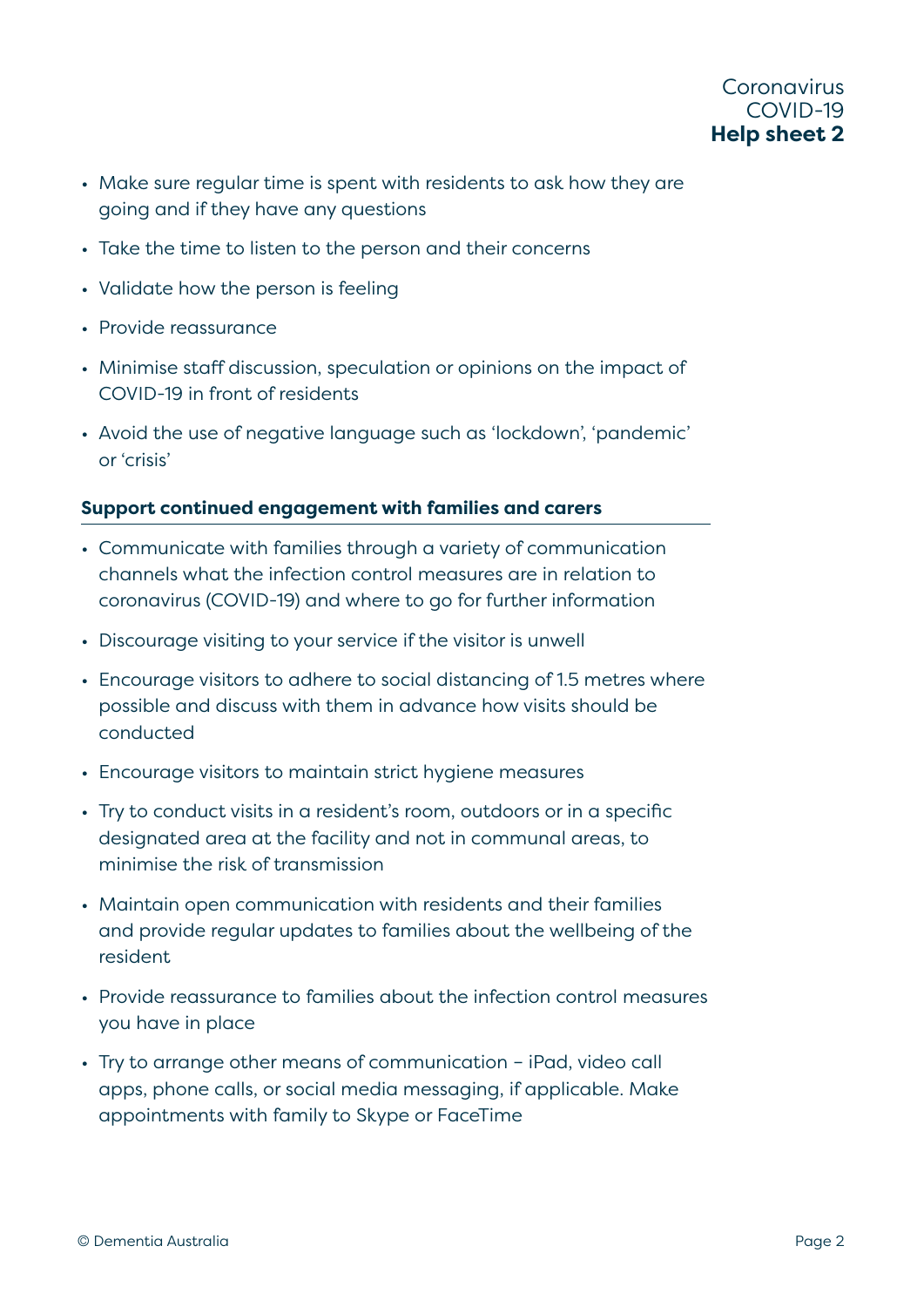- Be understanding and listen to concerns of family and residents
- Try to respond in a timely manner to questions and concerns of residents and their families
- Escalate to supervisor if unable to answer questions or concerns
- Understand this is a stressful time for everyone

#### **Maintain physical health**

- Staff may need to provide people living with dementia with additional support to ensure infection control procedures are adhered to
- People living with dementia may need extra support to maintain proper hand hygiene. The following five tips relate specifically to this:
	- ° Consider placing dementia friendly instructional signs in bathrooms and elsewhere to remind people with dementia to wash their hands with soap for at least 20 seconds.
	- ° Give a demonstration of thorough hand washing. Consider singing a song to encourage them to wash their hands for at least 20 seconds.
	- ° If the person with dementia cannot get to a sink to wash their hands, hand sanitiser or anti-bacterial hand wipes may be a quick alternative. Hand sanitiser is only effective if hands are not visibly dirty.
	- ° Encourage them to cough or sneeze into a tissue or their elbow, instead of into their hands and ensure the tissue is then discarded in the bin.
	- ° More tips on hand washing can be found at **[www1.health.gov.au/](http://www1.health.gov.au/internet/main/publishing.nsf/content/how-to-wash-and-dry-hands) [internet/main/publishing.nsf/content/how-to-wash-and-dry](http://www1.health.gov.au/internet/main/publishing.nsf/content/how-to-wash-and-dry-hands)[hands](http://www1.health.gov.au/internet/main/publishing.nsf/content/how-to-wash-and-dry-hands)**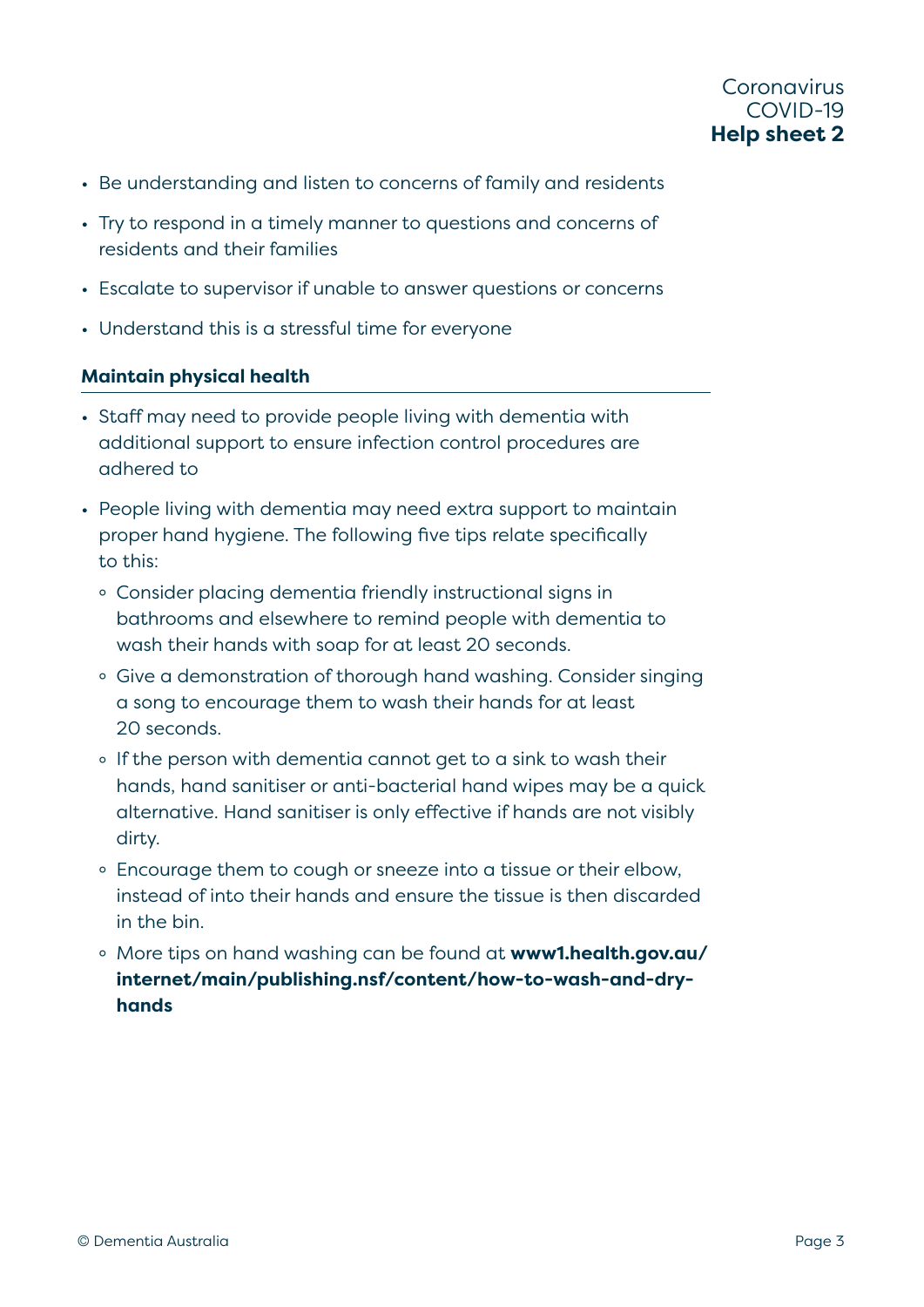#### **Promote appropriate social connection and engagement**

- Consider creating a buddy system between residents or between residents and staff to strengthen support networks
- Look at maintaining social support through smaller groups with social distancing principles where feasible (e.g. meetings in larger spaces or outside)
- Encourage music and singing so that others can join in
- Use the overhead speakers to play interactive games (bingo could work)
- Encourage regular opportunity to walk outside and exercise, especially where this is part of the resident's usual routine
- Encourage family and friends to drop off care packages with letters from family or encourage local school children to write letters or draw pictures to send to residents
- Encourage the person to consider doing some gentle exercises, either in a chair or around their room
- Access online exercise or music programs for older people
- Use technology, such as iPads to access online games and social engagement. Options include 'A better visit' app (**[dementialearning.](http://dementialearning.org.au/technology/a-better-visit-app/) [org.au/technology/a-better-visit-app/](http://dementialearning.org.au/technology/a-better-visit-app/)**), a virtual zoo (**[zoo.org.](http://zoo.org.au/animal-house) [au/animal-house](http://zoo.org.au/animal-house)**) or virtual museum (**[artsandculture.google.com/](http://artsandculture.google.com/)**)
- Provide other activities such as colouring-in, magazines, folding, sock matching, movies, talking books

#### **Recognise and address emerging behaviours**

- Increase staffing levels to spend more time engaging with residents. Encourage your residents to participate in everyday activities when providing one on one care
- Maintain regular routine as much as possible
- Keep residents active to avoid boredom and reduce napping during the day
- Maximise access to natural light